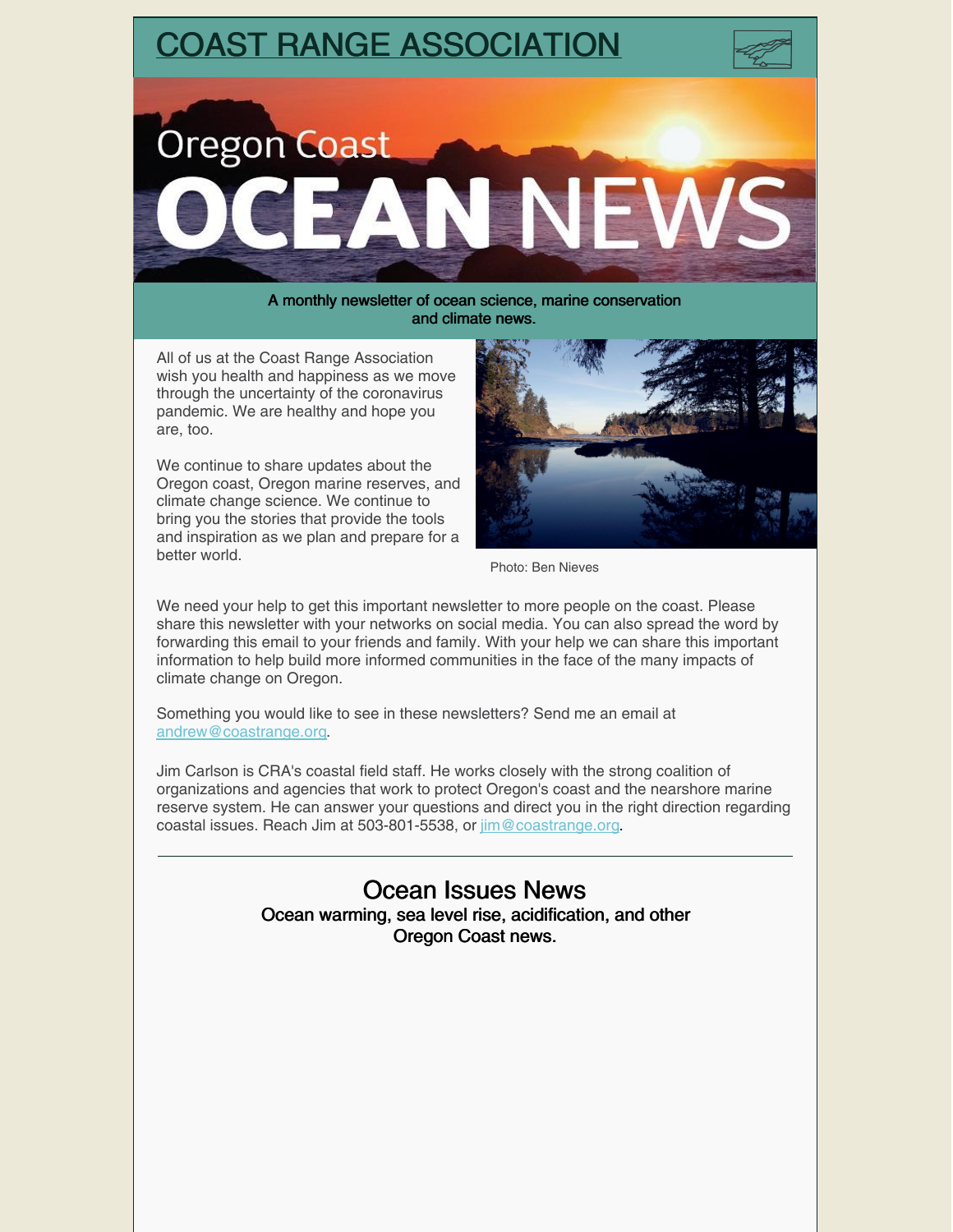

### Dozens Of Oil Tankers Wait Off [California's](https://www.knkx.org/post/dozens-oil-tankers-wait-californias-coast-pandemic-dents-demand?utm_source=Sightline Institute&utm_medium=web-email&utm_campaign=Sightline News Selections) Coast As The Pandemic Dents Demand KNKX, 4.27.20

The scale of oil market turbulence is on stark display along the California coast. About three dozen massive oil tankers are anchored from Los Angeles and Long Beach up to San Francisco Bay, turning into floating storage for crude oil that is in short demand because of the coronavirus.

About 20 million barrels of crude are on board the tankers, according to Reid I'Anson, global commodity economist at Kpler, a data company. "That is definitely far outside what is normal for the region," he says, referring to California's coastline. "Typically, we'll not see more than, you know, maybe 5 million barrels tops kind of floating."

### Three years of [monitoring](https://today.oregonstate.edu/news/three-years-monitoring-oregon%E2%80%99s-gray-whales-shows-changes-health) of Oregon's gray whales shows changes in health

### Oregon State University, 4.27.20

NEWPORT, Ore. – Three years of "health check-ups" on Oregon's summer resident gray whales shows a compelling relationship between whales' overall body condition and changing ocean conditions that likely limited availability of prey for the mammals, a new study from Oregon State University indicates.

### Surface feeding could provide more than just snacks for New [Zealand](https://today.oregonstate.edu/news/surface-feeding-could-provide-more-just-snacks-new-zealand-blue-whales) blue whales Oregon State University, 4.22.20

NEWPORT, Ore. – Feeding at the ocean's surface appears to play an important role in New Zealand blue whales' foraging strategy, allowing them to optimize their energy use, Oregon State University researchers suggest in a new study.

### [Greenland](https://scitechdaily.com/greenland-lost-600-billion-tons-of-ice-in-2-months-enough-to-raise-global-sea-levels-2-2mm/) Lost 600 Billion Tons of Ice In 2 Months, Enough to Raise Global Sea Levels 2.2mm

## SciTechDaily, 4.20.20

During the exceptionally warm Arctic summer of 2019, Greenland lost 600 billion tons of ice, enough to raise global sea levels by 2.2 millimeters in two months. On the opposite pole, Antarctica continued to lose mass in the Amundsen Sea Embayment and Antarctic Peninsula but saw some relief in the form of increased snowfall in Queen Maud Land, in the eastern part of the continent.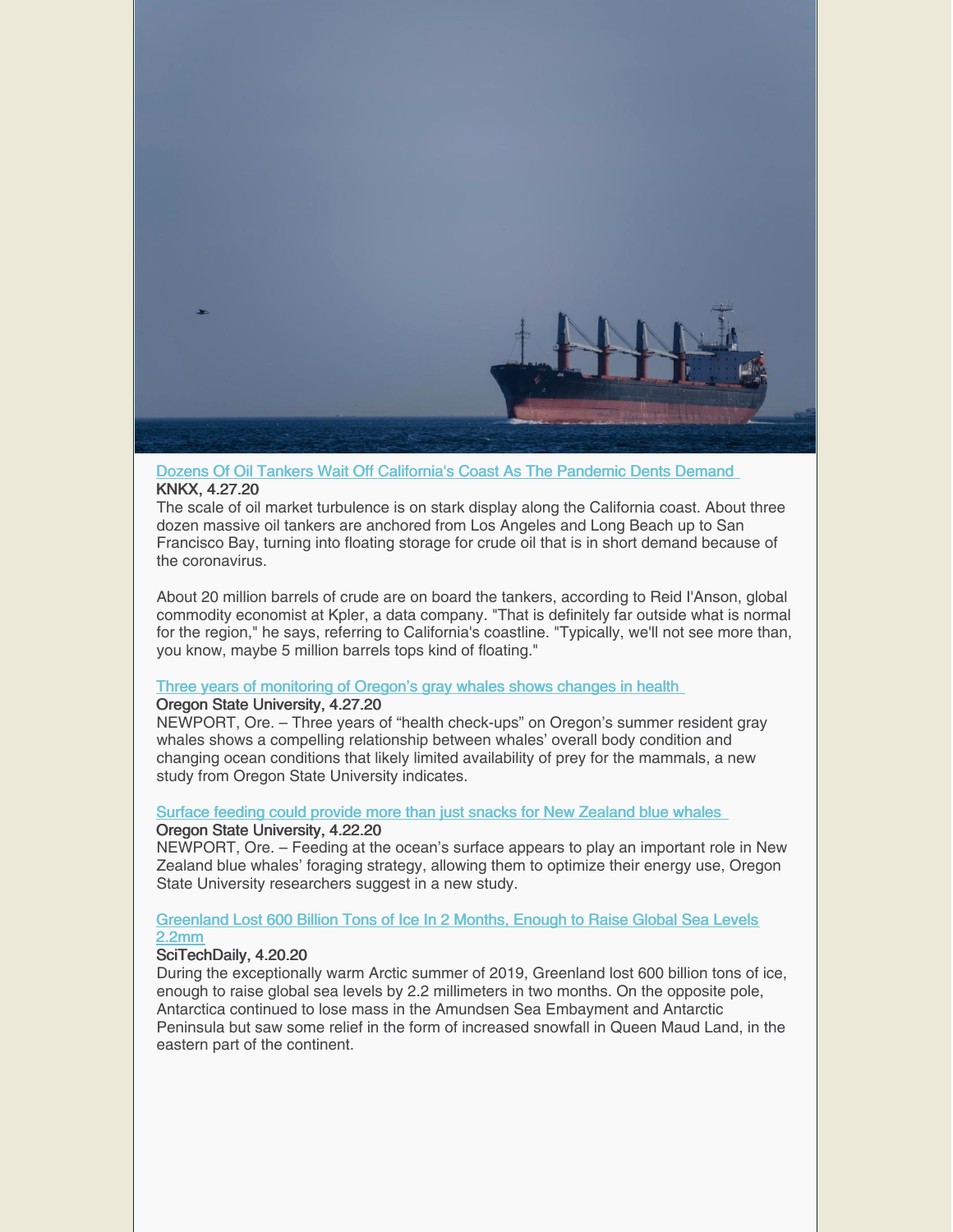

Photo: Conrad Gowell, Native Fish Society

Oregon Coast Spring Chinook Salmon One Step Closer to [Endangered](https://biologicaldiversity.org/w/news/press-releases/oregon-coast-spring-chinook-salmon-one-step-closer-endangered-species-protections-2020-04-10/) Species Protections Native Fish Society, Center for Biological Diversity, Umpqua Watersheds, 4.10.20 PORTLAND, Ore.— The National Marine Fisheries Service today [announced](https://www.biologicaldiversity.org/species/fish/pdfs/Oregon-Salmon-90-day-finding-4-10-20.pdf) it will consider Endangered Species Act protections for spring-run chinook salmon on the Oregon coast. Today's positive finding responds to a 2019 petition by the Native Fish Society, Center for Biological Diversity and Umpqua Watersheds seeking safeguards for spring-run chinook salmon returning to rivers south of the Columbia River and north of Cape Blanco.

### The Other Insane [Oregon](https://www.beachconnection.net/news/dec_storm06_040820.php) Coast Storm: One Year Before the Great Gale

### Oregon Coast Beach Connection, 4.8.20

(Oregon Coast) – The Great Gale of '07 has been the benchmark by which all Oregon coast storms are judged and compared, ever since it tore up chunks of the coastline, flattened acres of forest along Highway 26 and knocked out power for a week to some areas. The stories from the Great [Coastal](https://www.beachconnection.net/news/galeaft010815_425.php) Gale of '07 are varied and wild, like one woman seeing her dog getting lifted up in the air by hurricane force winds.

### Rising Tides, [Troubled](https://www.rollingstone.com/culture/culture-features/oceans-and-climate-change-2020-report-jeff-goodell-967980/) Waters: The Future of Our Ocean

### Rolling Stone, 4.2.20

The blob went unnoticed at first. In the summer of 2013, a high-pressure ridge settled over a Texas-size area in the northern Pacific, pushing the sky down over the ocean like an invisible lid. The winds died down, and the water became weirdly calm. Without waves and wind to break up the surface and dissipate heat, warmth from the sun accumulated in the water, eventually raising the temperature by 5 degrees Fahrenheit — a huge spike for the ocean.

### Whatever happened to the [sensational](https://www.nwnewsnetwork.org/post/whatever-happened-sensational-seaweed-supposedly-tastes-bacon) seaweed that supposedly tastes like bacon?

### NW News Network, 7.25.19

Oregon State University created something of a sensation back in 2015 when researchers announced they discovered and patented "seaweed that tastes like bacon." Four years later, the hard work of commercialization continues, but guilt-free bacon from the sea remains elusive.

## Interactive Tools, Videos, and Podcasts

## Hatfield Marine Science Center - **[OctoCam](http://webcam.oregonstate.edu/octocam)**

The giant Pacific octopus is one of the Hatfield Marine Science Center's most popular animal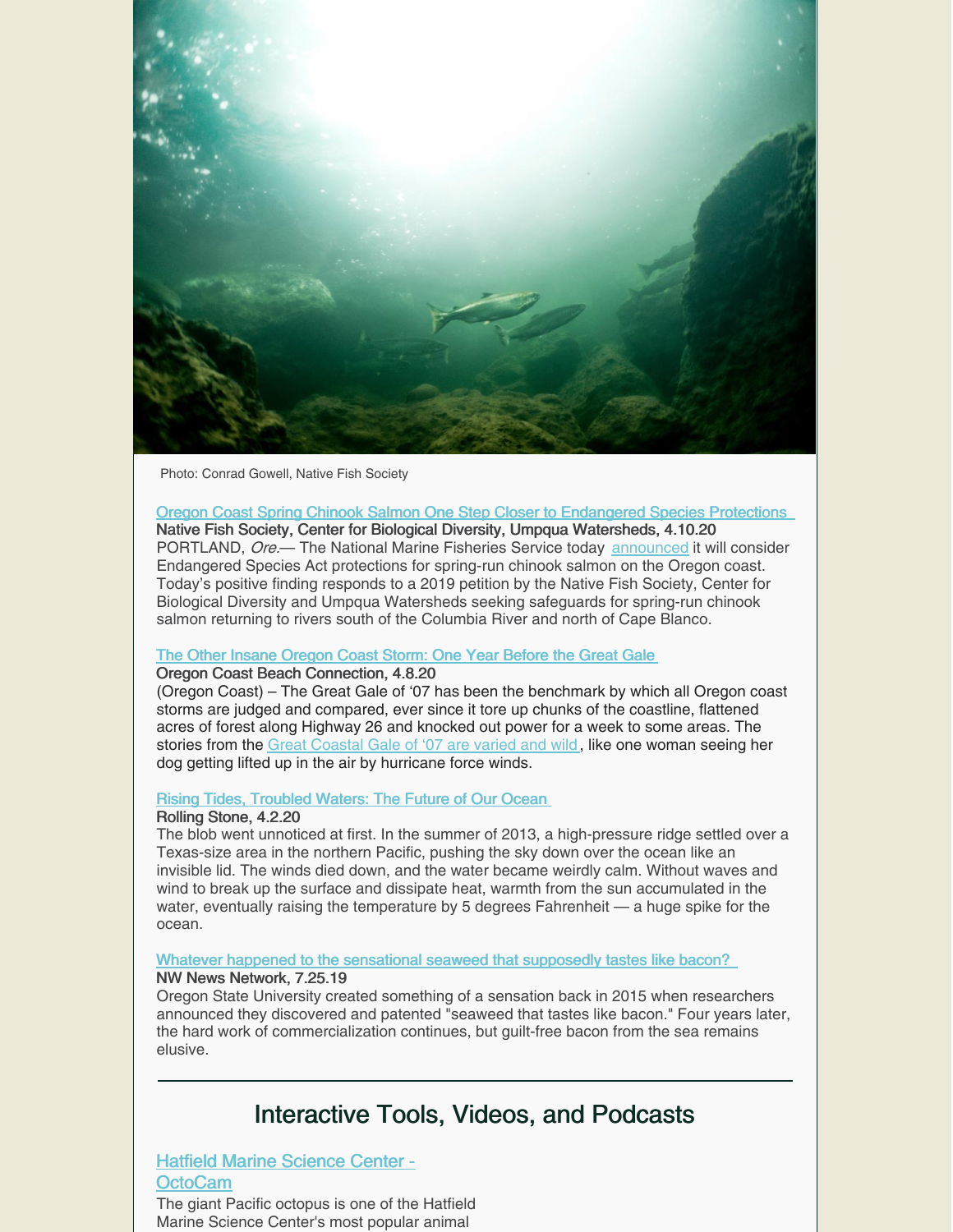residents. Many people plan their visits to coincide with octopus feeding times, and they love to watch and learn more about these intelligent, curious animals.

(Photo from Hatfield Marine Science Center.)

## [Northwest](https://www.myowf.org/nwnaturematters/episode/336fb1ca/28-the-kelp-ecosystem-of-the-pnw-part-i) Nature Matters

#28 The Kelp Ecosystem of the PNW Part I A fascinating window into new discoveries in kelp ecology and conservation with Sara Hamilton - a leading researcher studying trends in kelp forests. Sara is a PhD student at Oregon



State University. Part one of a series produced in partnership with the Elakha Alliance.

## [Oregon](https://www.youtube.com/watch?v=-EtIdyZl7rc) Whale Watch 2020

### Oregon Parks & Recreation Department

OPRD continue their live whale watching YouTube broadcast!

Gray whales are traveling north on their way to the summer feeding grounds in Alaska. [Watch](https://www.youtube.com/watch?v=-EtIdyZl7rc) OPRD's live stream as we watch for the tell-tale blow, the spray of ocean water that says a whale is here! If we're lucky, we may see a whale breach as it launches as much as 3/4 of its body out of the water in a spectacular show of power and grace.

## Rising Tide the Ocean [Podcast](https://podcasts.google.com/?feed=aHR0cHM6Ly9ibHVlZnJvbnQub3JnL2ZlZWQv&ved=0CAAQ4aUDahcKEwjYgsOzitLoAhUAAAAAHQAAAAAQDQ&eType=EmailBlastContent&eId=b6b7c3ce-e35b-4576-a9ad-3a268a0a4eb5)

While sheltered in place (or doing essential work), please check out and enjoy Blue Frontier's 2nd episode of Rising Tide the Ocean Podcast with the Blue Frontier Campaign's commentary on COVID-19, "her deepness" Dr. Sylvia Earle and an interview with a maritime academy cadet.

## **Ocean [Acidification](https://www.youtube.com/watch?v=2KLT9vFVOmc&feature=emb_logo) - Part 2, Solutions**

### Oregon State University

A follow up to the initial film on the issue of Ocean Acidification, Part 2 revisits the issue of acidification on the Oregon Coast and explores solutions. Discussions with scientists, business operators and students tells the story of how our coast is managing a changing ocean.

This project was produced in partnership with NOAA Ocean Acidification Program, Oregon Sea Grant, PISCO, OSU College of Science Lubchenco Innovation Fund and the David and Lucile Packard Foundation.

## Oregon Marine Reserve News

These stories are from the Oregon Department of Fish & Wildlife Marine Reserve Program. To learn more about the reserves and to signup for their newsletter visit their [website](https://oregonmarinereserves.com).



Photo: Oregon Marine Reserves

## A Natural Laboratory for Social Science Research, 4.29.20

Over the past several years, researchers studying people's reactions to Oregon's marine reserves have begun to understand the complex values and experiences that



Photo: Oregon Marine Reserves

## Don Sarver is Serving Science with His Fishing Skills, 4.29.20

From beach cleanups to family fishing events to ecological monitoring surveys, it's almost impossible to attend a volunteer event on the central Oregon coast without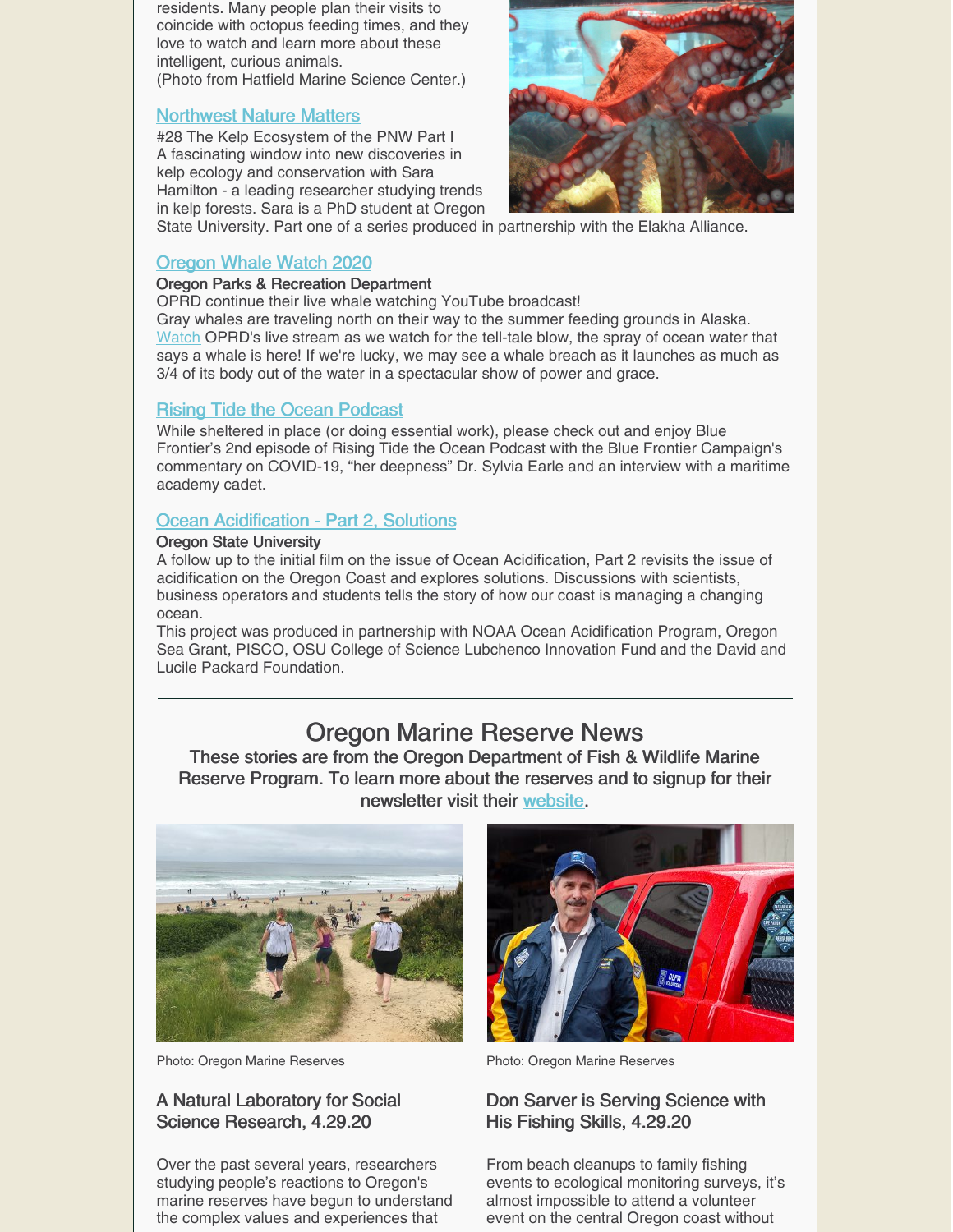underpin how different communities interact with the ocean in different ways. Many insights from our ongoing human dimensions research centers on the importance of recognizing how and why different stakeholders interact with and value the ocean in different ways.

crossing paths with Don Sarver. Join ODFW as they talk with this stalwart fisherman and avid volunteer as he shares fish stories, his reasons for volunteering, some of his most memorable moments and what he's learned about Oregon's marine reserves in the process.

[Read](https://oregonmarinereserves.com/2020/04/29/human-dimensions-research/) More

## [Read](https://oregonmarinereserves.com/2020/04/29/don-sarver/) More

# Partner Updates & Digital Coast Events

Because of the COVID-19 pandemic all events, activities and most volunteer opportunities are cancelled on the Oregon Coast in the near term. However, there are many great digital events and opportunities to stay involved! See below for many of these opportunities.

## Elakha Alliance

May 19 | An Introduction to Sea Otter Science & **[Conservation](https://www.elakhaalliance.org/webinar-sea/)** 

The Elakha Alliance and the Oregon Chapter of The Wildlife Society are pleased to announce an introductory webinar that tells the unfinished story of sea otters in Oregon. Learn about their history, conservation, and the impact of sea otters on coastal ecology.



They will explore the potential for restoring a key piece of Oregon's natural legacy.

## Oregon Shores Conservation Coalition

### May 4, 11 | [CoastWatch](https://oregonshores.org/events/coastwatch-citizen-science-hour-0) Citizen Science Hour

- 11 AM
- The CoastWatch community—current mile adopters, prospective volunteers, and those who are cheering them on—gathers online on Monday, May 4, from 11 a.m. to noon. Hosted by Jesse Jones, the CoastWatch volunteer coordinator, the "CoastWatch Citizen Science Hour" will give CoastWatchers and other guests an opportunity to share their experiences with citizen science on the shore. Questions are invited. For more information, contact Jesse at (504) 989-7244, jesse@oregonshores.org.

### May 6, | Marine Debris Survey [Webinar](https://oregonshores.org/events/marine-debris-survey-webinar)

 $6$  PM

On Wednesday, May 6, the subject of our CoastWatch webinar will be marine debris. CoastWatch Volunteer Coordinator Jesse Jones will be joined by Andrew Mason, Pacific Northwest Regional Coordinator with the National Oceanic and Atmospheric Administration's Marine Debris Monitoring and Assessment Program (MDMAP). Andrew will discuss marine debris surveys, why they are important and how the information collected is used by NOAA. A number of CoastWatch volunteers participate in this citizen science initiative that engages volunteers across the nation in completing shoreline marine debris surveys. More volunteers are needed.

## Portland Audubon

May - August | Oregon Black [Oystercatcher](https://audubonportland.org/get-involved/community-science/black-oystercatcher/) Project

Portland Audubon is offering two virtual trainings for this project: May 9 (10 a.m.-noon) and May 20 (6-8 p.m.). Please contact Frances Buchanan at [asopcoastalbirds@gmail.com](mailto:asopcoastalbirds@gmail.com) to RSVP to the training you'd like to attend.

Friends of Cape Falcon Marine **Reserve**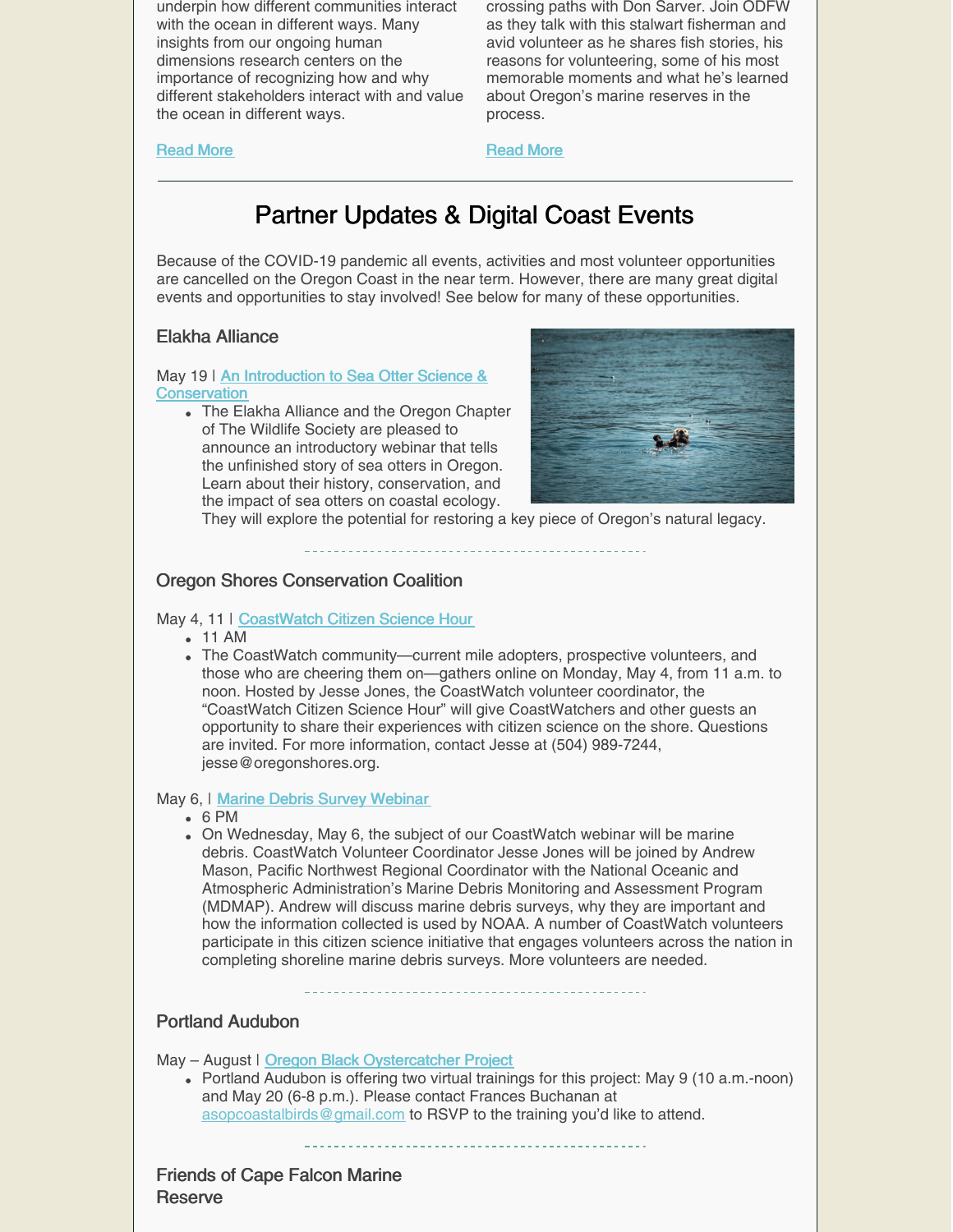|                                           | <b>Oregon's Amazing Ocean</b><br>• YouTube video and presentation<br>on the wildlife of Oregon's ocean<br>with Friends of Cape Falcon<br>Marine Reserve. | Oregon's Marine<br><b>Reserves</b><br>• Five Marine Reserves<br>• Nine associated Marine<br><b>Protected Areas</b><br>• Went into effect in<br>2012, 2014, and 2016<br>• Managed by Oregon<br>Dept. of Fish and Wildlife<br>(ODFW), based in<br>Newport<br>$\blacktriangleright$ $\blacktriangleright$ $\blacktriangleleft$ $\blacklozenge$ 0.48/825 | Oregon<br>Marine<br>CAPE FALCO<br>Reserves<br>Marine Reserves<br>Marine Protected Area<br><b>OTTER ROCK</b><br><b>CAPE PERPETL</b><br><b>REDFISH ROCKS</b><br>Photo: ODF<br>国立国口口 |
|-------------------------------------------|----------------------------------------------------------------------------------------------------------------------------------------------------------|------------------------------------------------------------------------------------------------------------------------------------------------------------------------------------------------------------------------------------------------------------------------------------------------------------------------------------------------------|-----------------------------------------------------------------------------------------------------------------------------------------------------------------------------------|
| <b>Oregon Institute of Marine Biology</b> |                                                                                                                                                          |                                                                                                                                                                                                                                                                                                                                                      |                                                                                                                                                                                   |
|                                           | The Oregon Institute of Marine Biology's Spring 2020 Seminar Series has moved online. The                                                                |                                                                                                                                                                                                                                                                                                                                                      |                                                                                                                                                                                   |

The Oregon Institute of Marine Biology's Spring 2020 Seminar Series has moved online. The seminars in this series are free, but are password protected. For information, or to request the password, contact organizer Aaron Galloway, [agallow3@uoregon.edu](mailto:agallow3@uoregon.edu). Be sure to allow 24 hours' notice.

### May 1 | Lecture on Seagrass [Meadows](https://oregonshores.org/events/lecture-seagrass-meadows)

- $-1$  PM
- A talk in the series of interest in terms of both marine ecology and climate comes from Aurora Ricart, a postdoctoral scholar at the University of California at Davis' Bodega Marine Lab, speaking on "The influence of seagrass meadows on the seawater carbonate system and its ecological implications." Her research points toward the role of eelgrass in reducing the acidity caused by increasing carbon in seawater due to climate change.

## May 8 | [Lecture](https://oregonshores.org/events/lecture-rocky-shores) on Rocky Shores

- 1 PM
- On Friday, May 8, the series features a talk from Robin Elahi, a lecturer from Stanford University's Hopkins Marine Station, on "Trends in biodiversity and body size on rocky shores over the past century." Elahi teaches courses in kelp forest ecology, statistics, and scientific computing. H studies drivers of spatial and temporal change in marine ecosystems. One of his current research focuses is biodiversity and body size change, particularly in the context of recent human impacts.

## May 15 | Seminar on [Nurturing](https://oregonshores.org/events/seminar-nurturing-seafood) Seafood

- 1 PM
- On Friday, May 15, the speaker will be fishery biologist Lynn Lee, speaking on "Chiixuu Tll iinasdll nurturing seafood to grow in Gwaii Haanas: from kelp restoration to zombie urchins." Lee is an artist as well as an ecologist, working on Haida Gwaii in Canada. She is a marine ecologist with the Gwaii Haanas National Park Reserve and is working closely with divers and the local community in order to restore the dwindling kelp forests. (Haida Gwaii consists of the islands formerly known as the Queen Charlottes.)

## May 29 | Lecture on Climate and [Fisheries](https://oregonshores.org/events/lecture-climate-and-fisheries)

- 9 AM
- The Oregon Institute of Marine Biology's Spring 2020 Seminar Series has moved online. On Friday, May 29, the series features a 9 a.m. talk from Ralf Doering, who divides his time between the Thuenen-Institute of Sea Fisheries in Germany and the Oregon State University Department of Economics, speaking on "How climate change impacts fishing fleets economically – experiences, uncertainties, and the tricky world of scenario analysis." Dr. Doering is head of the economics unit at the Institute of Sea Fisheries of the Johann Heinrich v. Thuenen-Federal Research Institute for Rural Areas, Forestry and Fisheries in Hamburg, Germany. He advises the German government and the European Commission in all fisheries related issues and issues of the implementation of the ecosystem-based approach in marine ecosystems. He is also lecturing in marine economics at OSU.

## Hatfield Marine Science Center

### May 19 | Who is JAWS? [Separating](https://events.oregonstate.edu/event/hmsc_science_on_tap_who_is_jaws_separating_fact_from_fiction?utm_campaign=widget&utm_medium=widget&utm_source=Oregon+State+University#.XqnZfi-z1MM) Fact from Fiction

- 6 PM
- Dr Taylor Chapple is professor at Hatfield Marine Science Center of Oregon